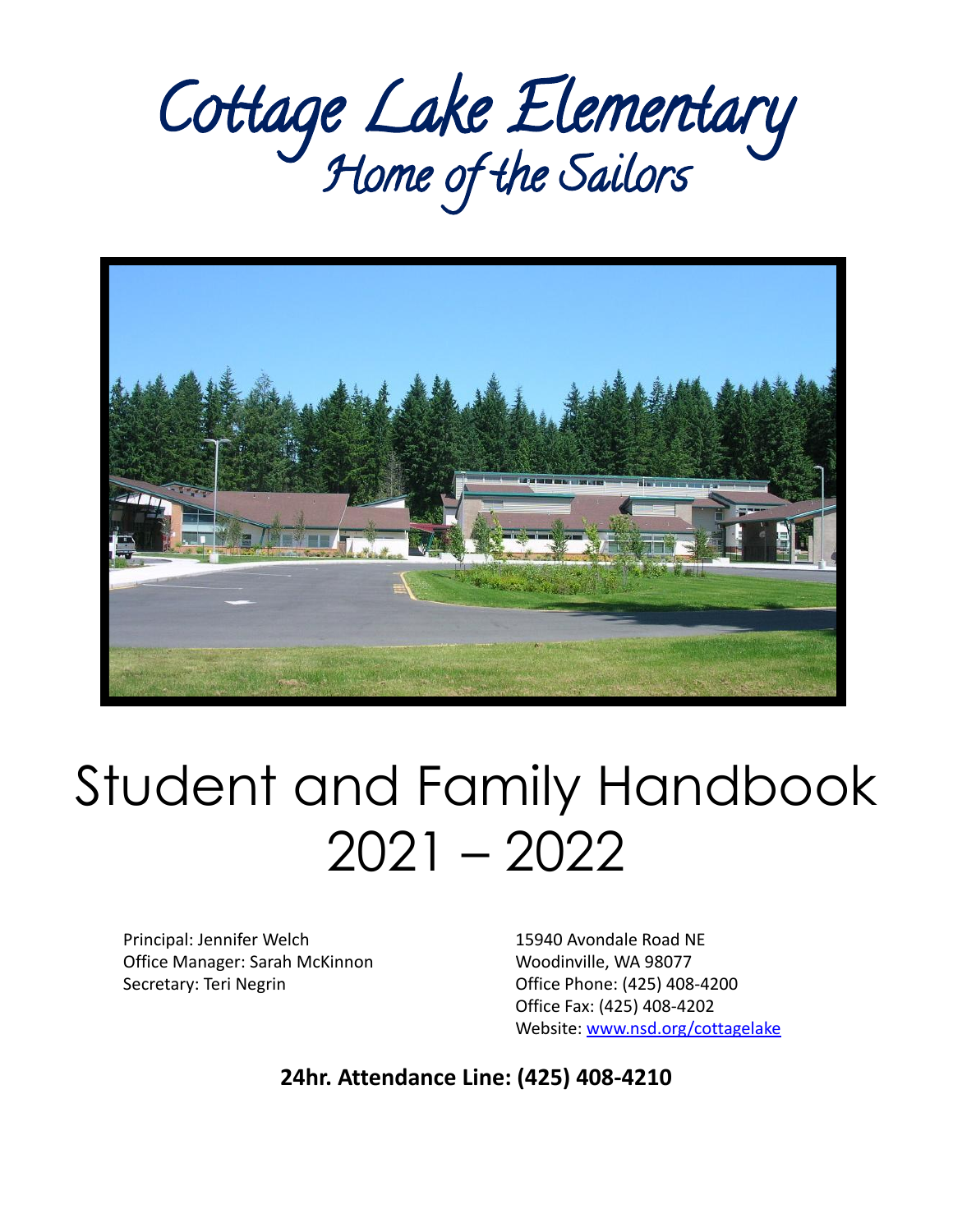## **COTTAGE LAKE FAMILY HANDBOOK 2021 - 2022**

Welcome to the 2021 - 2022 school year! We are looking forward to a great year of learning and growing together. This handbook is intended to provide you with information about procedures, programs, and expectations at Cottage Lake. We ask that every child and family review the handbook and sign off that you are aware of the content.

Never hesitate to contact your child's teacher or me. We are happy to partner with you!

Sincerely,

Jennifer Welch, Principal (425) 408-4200 [jwelch@nsd.org](mailto:jwelch@nsd.org)

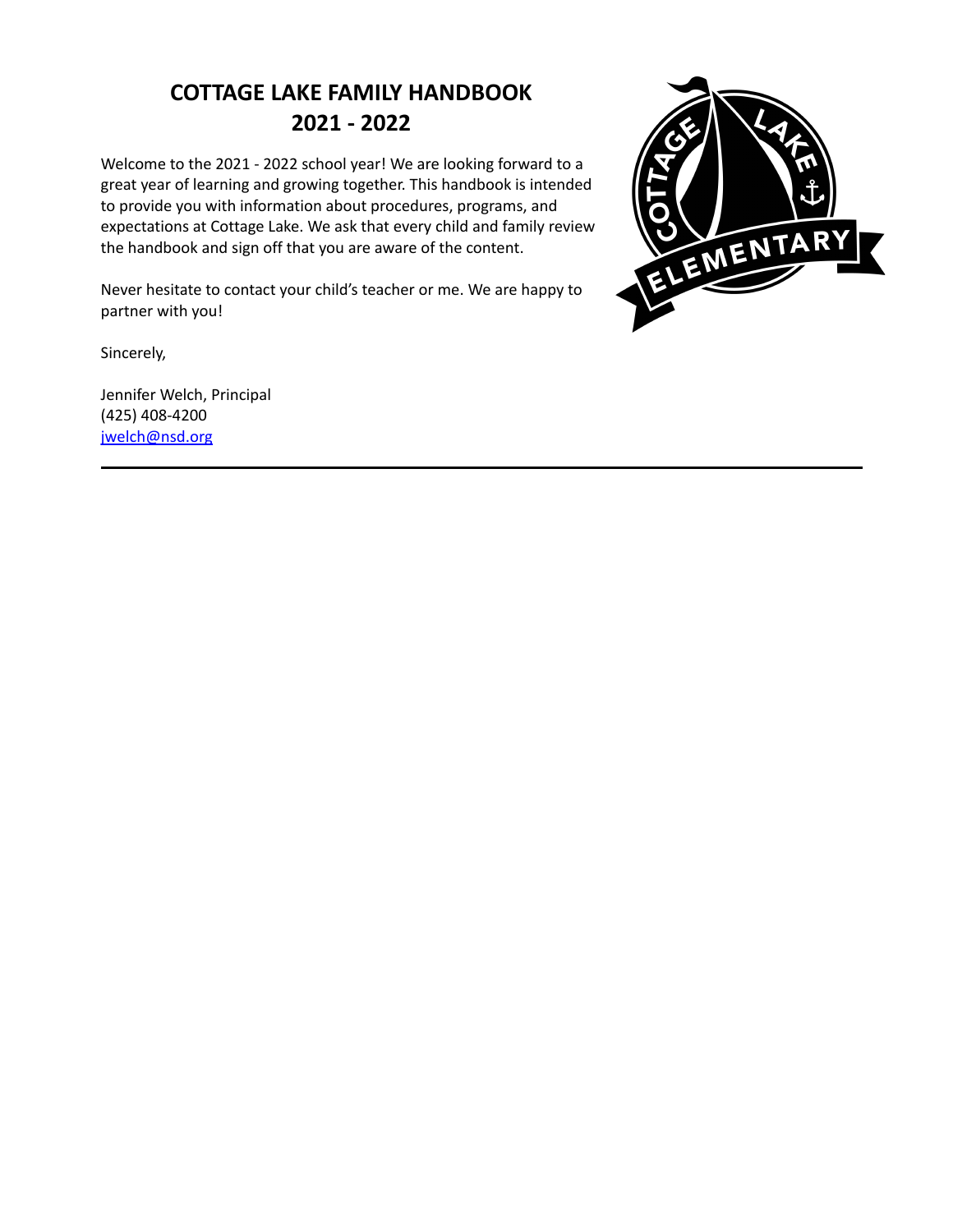### *ATTENDANCE*

#### **Office Hours:**

8:30 AM – 4:30 PM

#### **School Hours:**

Mon., Tues., Thurs., and Fri 9:35 AM – 4:05 PM Collaboration Wednesdays 9:35 AM – 2:35 PM

#### **Absences**

Regular attendance is vital to a student's success in school. In the case of an absent student, unless the student's parent or guardian has already contacted the school informing them that their child will be out that day, the school will contact the parent/guardian to let them know that their child did not arrive at school. SchoolConnects, our District's autodialer, will be making the call.

> 24-HOUR ATTENDANCE LINE 425-408-4210 Please call by 9:50 AM and leave a message on the recorder.

State law requires that a note stating the reason for an absence is sent to the teacher on the child's first day back in school unless previously arranged or a call was made to the attendance line. The note should include the date, the reason, and the duration of the absence.

#### **● Tardies and Early Dismissals**

We ask that you plan family routines to avoid late arrivals to school. Tardy arrivals are disruptive to the classroom morning routines and prevent your child from starting the school day with confidence and clarity about the day's focus.

We also ask that you avoid early dismissal requests as much as possible.

We especially need your help with the last 30 minutes of the day. This is an important time for teachers to review the day, explain homework, and prepare for the next day. Please send a note with your child in the morning if an appointment requires your child to be dismissed early.

#### **● Pre-Planned Absences**

Please check the school calendar for scheduled vacation days. You can find this calendar on the district website home page. We encourage you to use these days for family travel. **We ask that you do not request advance homework from the classroom teacher.** Students may read and keep a journal while they are away. Homework missed due to absence and any makeup work required will be determined when the student returns to school. A **'Request for Excused Absence'** form is available on the school website and in the school office and should be submitted *prior to* the planned absence. This form should be completed for absences greater than two (2) days.

#### **● Unexcused Absences**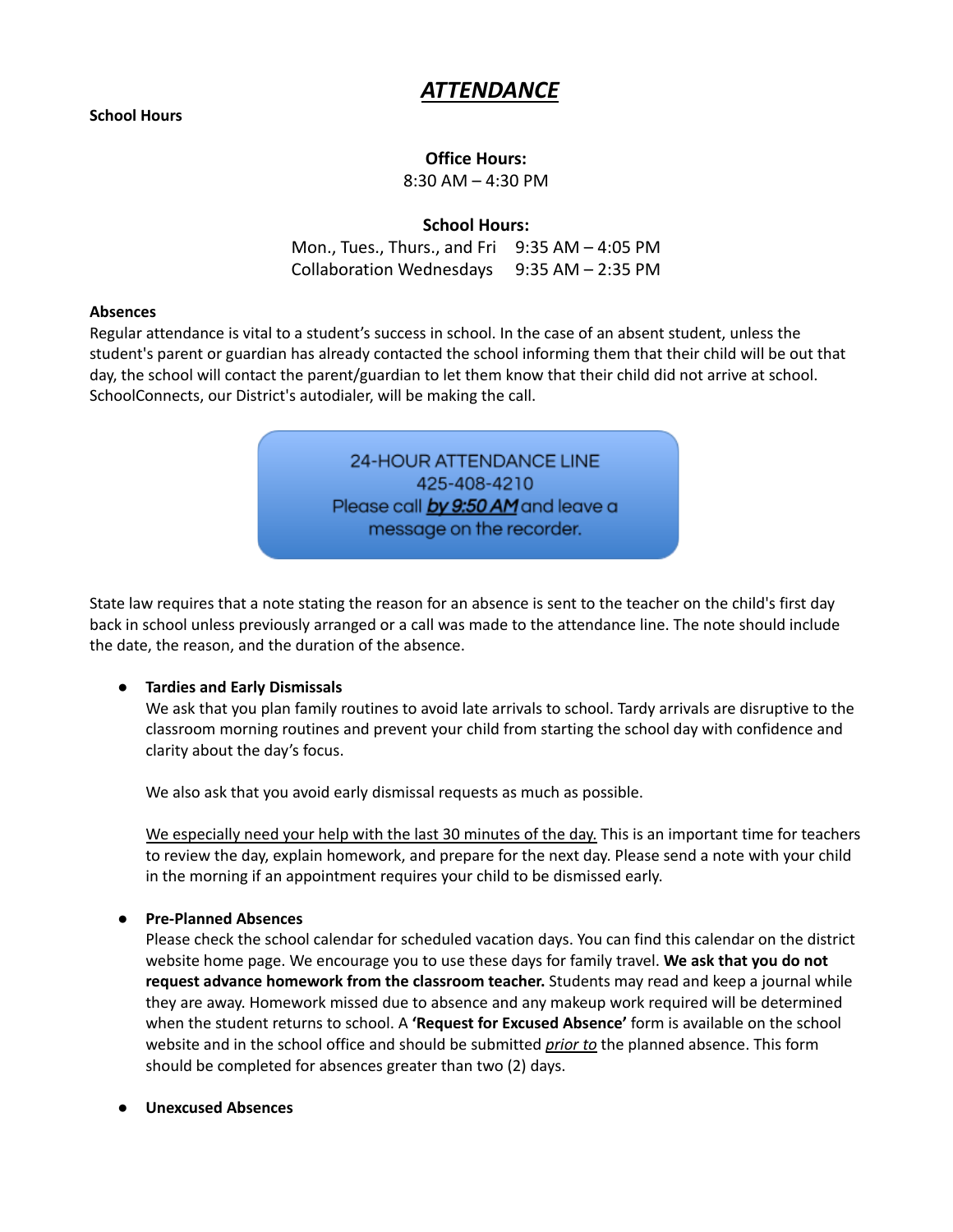Parents/guardians have two weeks to contact the school office with an explanation for a student's absence. Absences not excused within 2-weeks are automatically considered "unexcused." This status *cannot be changed* after the 2-week period.

#### **Student Records and Directories**

Federal law prohibits schools from releasing information, without prior parental permission, except for what is termed "directory information," which may be released without parental consent.

#### *Northshore will not release directory information for commercial purposes.*

Directory information is defined as the student's name, address, telephone number, date of birth, major field of study, dates of enrollment, photographs, most recent school attended, diplomas and awards, participation in officially recognized activities and sports, and weight and height of athletes.

Parents/guardians who do not want directory information or photographs of their students released must notify the school principal in writing by October 1 each year. The permission to withhold student directory form is found on the Cottage Lake website. Please be aware that your child(ren)'s photos will also be excluded from the school yearbook as well.

#### **Withdrawals**

If you are planning a move from our service area, please contact our office as soon as possible. You may wish to get a copy of the immunization record to facilitate enrollment at the new school.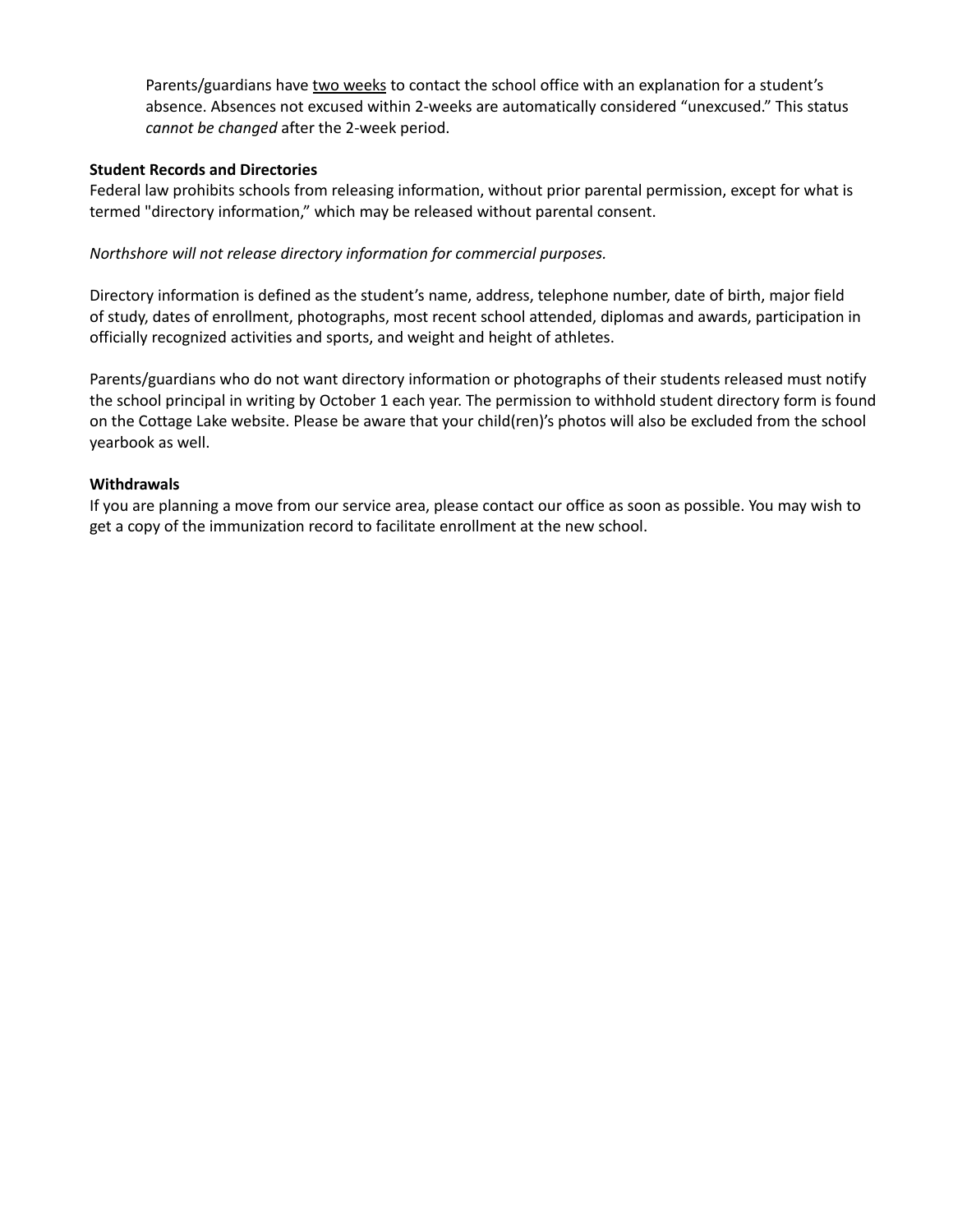## *BEHAVIOR STANDARDS*

As a staff, we believe part of the maturation process is growing awareness of other people and their right to be treated respectfully. Therefore, we stress the connections between character virtues, showing successful school behaviors, and the rights and responsibilities of individuals. This means helping students make appropriate choices, accepting responsibility for their actions, and learning through natural consequences and problem-solving. The following is a list of student rights and responsibilities.

#### **Student Rights & Responsibilities for Behavior**

- I have the right to be valued, respected, and accepted in this school. I have the responsibility to be considerate and tolerant of others.
- I have the right to express my feelings, opinions, and ideas. I have the responsibility to use quality language to show respect and to listen to others' ideas.
- I have the right to learn and study in a quiet, productive environment. I have the responsibility to work independently or in cooperation with others and do the best I can.
- I have the right to be safe while traveling to and from school and during the school day. I have the responsibility to be careful and to use self-control.
- I have the right to use school supplies and equipment and my personal property. I have the responsibility to use the supplies, equipment, and property correctly.

#### **Positive Behavior Interventions and Supports**

As part of our implementation of positive behavioral supports, we have developed school-wide behavior expectations that will be specifically taught and reinforced for all students.

At Cottage Lake, we believe all students should "**SAIL**":

- **S**how Respect
- **A**ct Safely
- Show **I**ndividual Responsibility
- Be **L**earning Ready

#### **Student Problem Solving Process at Cottage Lake**

The staff at Cottage Lake is dedicated to providing the structures, consistency, and positive encouragement necessary for every student to be their best self on any given day. We also understand that children make mistakes. Mistakes provide for an incredible and powerful learning opportunity that has the potential to shape students into the incredible adults they will become. The virtues of Honesty, Courage, Responsibility, Respect, Forgiveness, and Peacefulness are at the core of our student-led problem-solving process.

In addition, we firmly believe that families should be provided the information necessary in order to fully facilitate the powerful learning that can be a result of a mistake. While families may be contacted by their child's teacher and/or principal, students may also be asked to complete a "Think Paper," or problem-solving worksheet. Students will address information including what happened, their choice, a plan going forward, and what they will do to right the situation. Sent home in duplicate, we encourage families to read through the form alongside their child, signing, and charging their student with the responsibility of returning the yellow copy to the Main Office on the following school day.

We appreciate your partnership in the process and are happy to address questions at any time.

#### **The Virtues Project**

The Virtues Project is an initiative focused on the practice of virtues in everyday life. It is a global project offering personal, professional and community development programs and materials to help people of all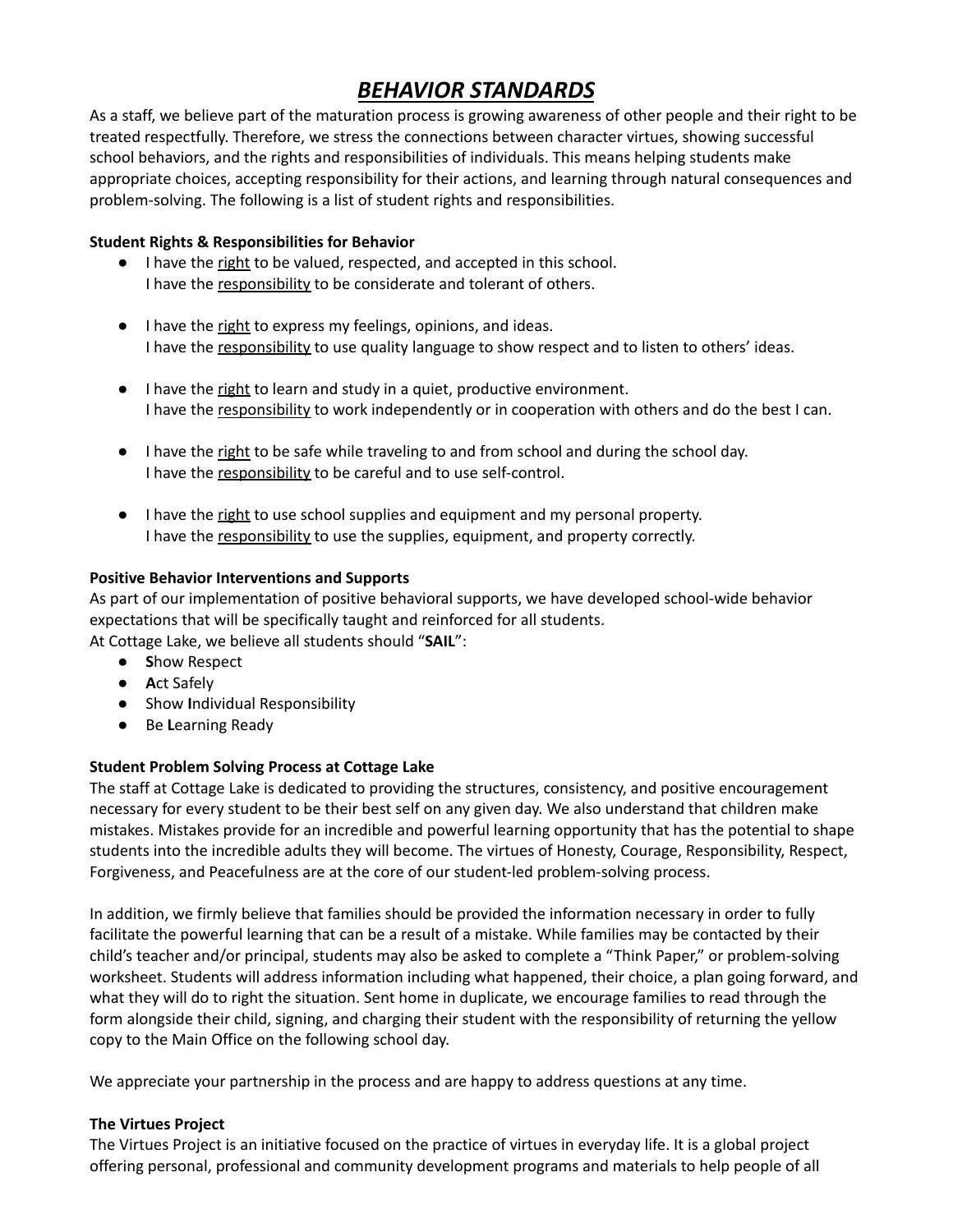cultures live by their highest values. The purpose of The Virtues Project is to provide life-skill strategies that make the knowledge and practice of virtues accessible to people of all cultures. The Five [Strategies](http://www.virtuesproject.com/strategies.html) help individuals to live more reverent, purposeful lives, support parents to raise children of strong moral character, inspire excellence, commitment and service in the workplace, and help schools and communities to build a climate of safety and caring.

Students at Cottage Lake will focus on and learn about one Virtue a month, yet celebrated and recognized for ANY of the virtues they demonstrate at any time. Virtues we aim to celebrate in our students include Respect, Responsibility, Helpfulness, Peacefulness, Integrity, Compassion, Commitment, Friendliness, Honesty, Tolerance, Determination, Generosity, Forgiveness and much, much more!

As an example, the Virtue of Courage is personal bravery in the face of fear. It is doing what needs to be done even when it is really hard or scary. Courage is going ahead even when you feel like giving up. Courage is needed in trying new things. It is admitting mistakes and then doing the right thing. Courage is the strength in your heart.

Students at Cottage Lake are practicing Courage when they:

- Do what is right for you even when it is hard or scary.
- Find strength in your heart even when you are afraid.
- Are willing to try new things.
- Admit mistakes and learn from them.
- Make amends when you do something wrong.
- Ask for help.

#### **Playground Guidelines**

All games are played for fun and to practice good sportsmanship. There are no winners or losers during recess games. Game rules may be different from community-organized programs. School game rules will be taught during Physical Education classes in September. The PE teacher or Playground Supervisor is the final judge in playground rule disputes. Game rules are printed in this handbook for parent review.



The following expectations are designed to help students practice responsible, positive behavior on the playground.

- Solve problems peacefully/seek help if needed.
- Use language appropriate for the classroom environment.
- Games are open to all students.
- Learn and follow the rules for playground games.
- Play within the boundaries set by the playground supervisors.
- Stay outside unless you get a building pass from supervisors.
- When the bell rings, stop what you are doing, return play equipment, and walk to your line.
- Walk to the covered area immediately in the case of a thunderstorm or heavy rain.
- When a student is injured, report it immediately to an adult.
- Leave rocks, woodchips, and dirt on the ground.
- Digging is not allowed on the sand field.
- No food on the playground.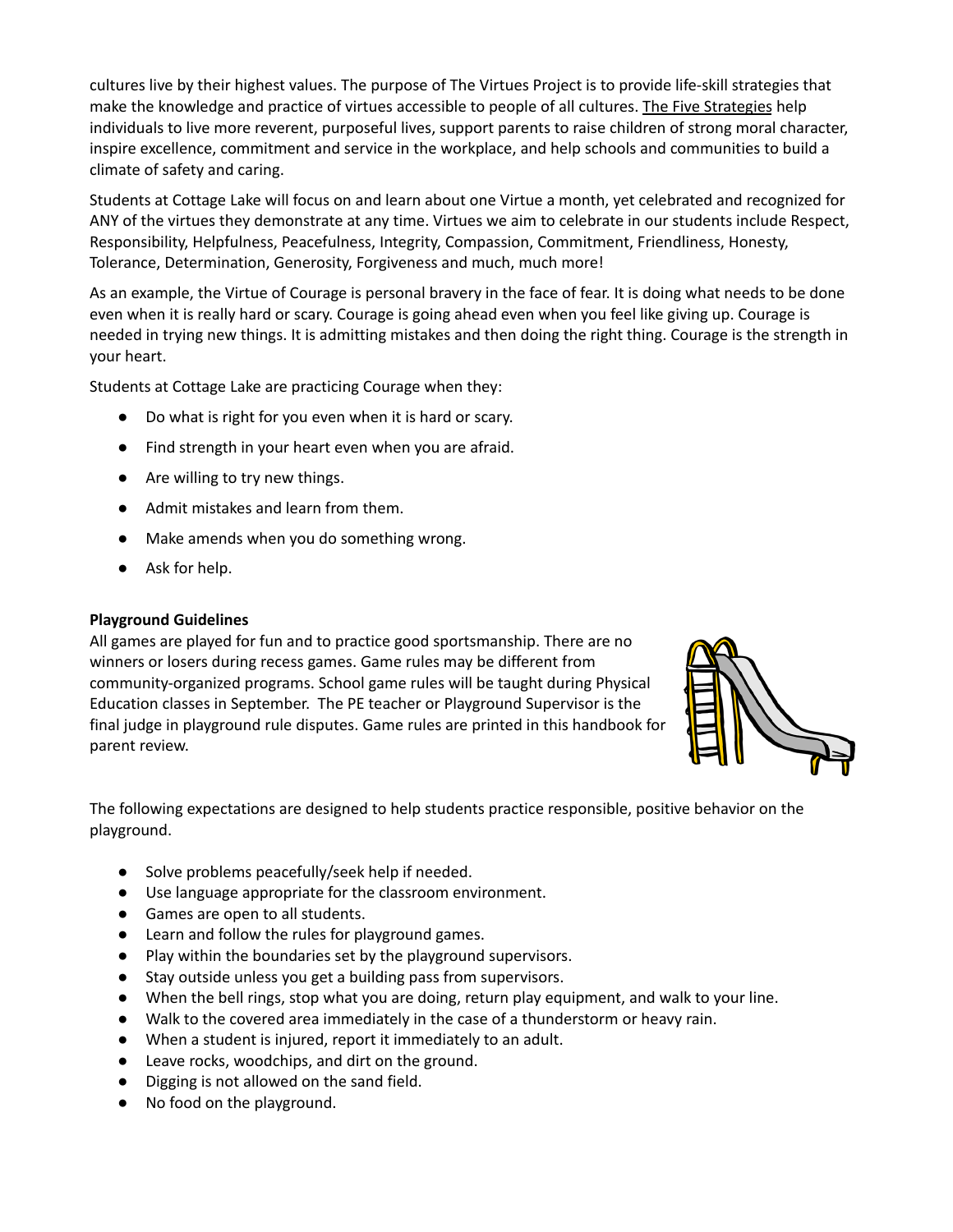Consequences for Infractions on the Playground

- Verbal reminder
- Positive practice
- Recess break
- Time-out with the supervisor
- Time-out on the benches
- Office referral
- Games may be suspended for a period of time at the discretion of the principal.
- Think paper completion

#### **Dress Policy**

Our dress code supports the equitable educational access for students and is written in a manner that does not reinforce stereotypes. Clothes must be worn in a way such that genitals, buttocks, and chests are fully covered with opaque fabric. Our staff shall enforce the dress code consistently and in a manner that does not reinforce or increase marginalized or oppression of any group based on race, sex, gender identity, gender oppression, sexual orientation, ethnicity, religion, cultural observance, household income, or body type/size.

Students must wear: A shirt **AND** pants/jeans or the equivalent (for example, a skirt, sweatpants, leggings, a dress, or shorts) **AND** shoes.

Students should not wear: Violent language or images, clothing that reveals undergarments, hate speech, profanity, or pornography, or images or language depicting/suggesting drugs, alcohol, gangs, sex, or tobacco products.

#### **Bullying at School**



Under no circumstances do we tolerate harassment, intimidation, and bullying at our school. All teachers present curriculum each year to assist students in recognizing and reporting bullying whether they are a victim or a bystander. Teachers cooperate fully with the administration to take immediate action when incidents are reported. We follow all district guidelines as outlined in the NSD Handbook for Rights and Responsibilities Concerning Conduct for Students and Employees. A copy of that publication is available on the

[www.nsd.org](http://www.nsd.org) website.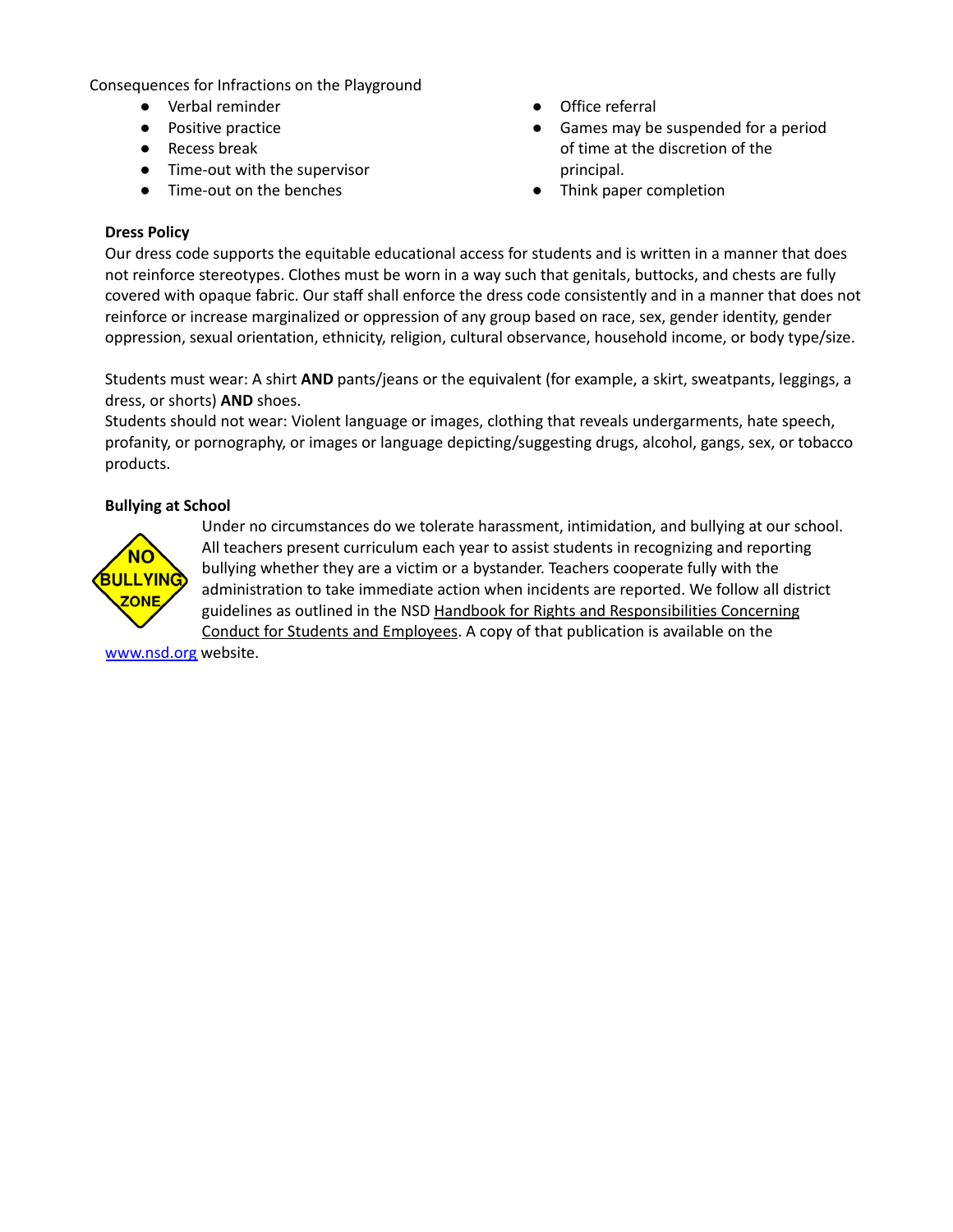## *COMMUNITY PARTNERSHIPS*

#### **Parent Involvement**

Cottage Lake Elementary is delighted to welcome you to the caring and supportive community that surrounds our school. We invite you to join us in this community as we prepare your children to become life-long learners! There are many ways you can help us provide rich programs and support to our students and their families.

Below are a few ways you can stay connected to our school and PTA.

- **Principal newsletter.** This emailed communication contains news regarding important events as well as important information regarding school and district beliefs, practices, and programs. This is sent out to families once-twice per month.
- Attend our grade level **"Curriculum Nights"** in September/October to get to know your child's teacher and his/her classroom routines and expectations.
- Check out our **School Web Site**: [www.nsd.org/cottagelake](http://www.nsd.org/cottagelake) and our **PTA Web Site**: [www.cottagelakepta.org](http://www.cottagelakepta.org)
- **PTA newsletter.** "The Foghorn" contains important information regarding PTA events.

#### **Cottage Lake Elementary School Volunteer Trainings:**

Are you interested in volunteering at Cottage Lake during the 2021-2022 school year? *ALL volunteers* should complete the volunteer training as early into the year as they can. You only need to attend this Volunteer Training once during your time here at Cottage Lake.

Volunteers are such an important part of our school community! Assisting in the Main Office, Library, classroom spaces, and beyond our learning community during field trips. A volunteer's generous donation of time and talents enriches the school day experience, providing a helping hand to staff and serving as mentors and models for our children.

The volunteer training process is established in order to ensure that adults working within our community during the school day are approved to do so, you will need to have completed the district online process by going to [https://www.nsd.org/get-involved/volunteer/become-a-volunteer.](https://www.nsd.org/get-involved/volunteer/become-a-volunteer) Once completed and background check passed, the district will have a list to show that you are now an approved volunteer. The information provided is intended to help any volunteer hit the ground running, be comfortable with all the options for volunteering, and what to expect while on campus!

Below are the **steps** to become an officially trained Cottage Lake Volunteer.

- 1. Attend a Training Session (see dates published on the CL website or in the community newsletter). Volunteers only need to attend one training session while your student(s) attend Cottage Lake. At the **30 minute** training, you will learn about the role and importance of volunteers at Cottage Lake, providing classroom and student support, and chaperoning field trips. Participants will also receive an official name badge. No need to sign-up, just select a date and time that works for you.
- 2. Volunteering is largely arranged between you and your child's teacher.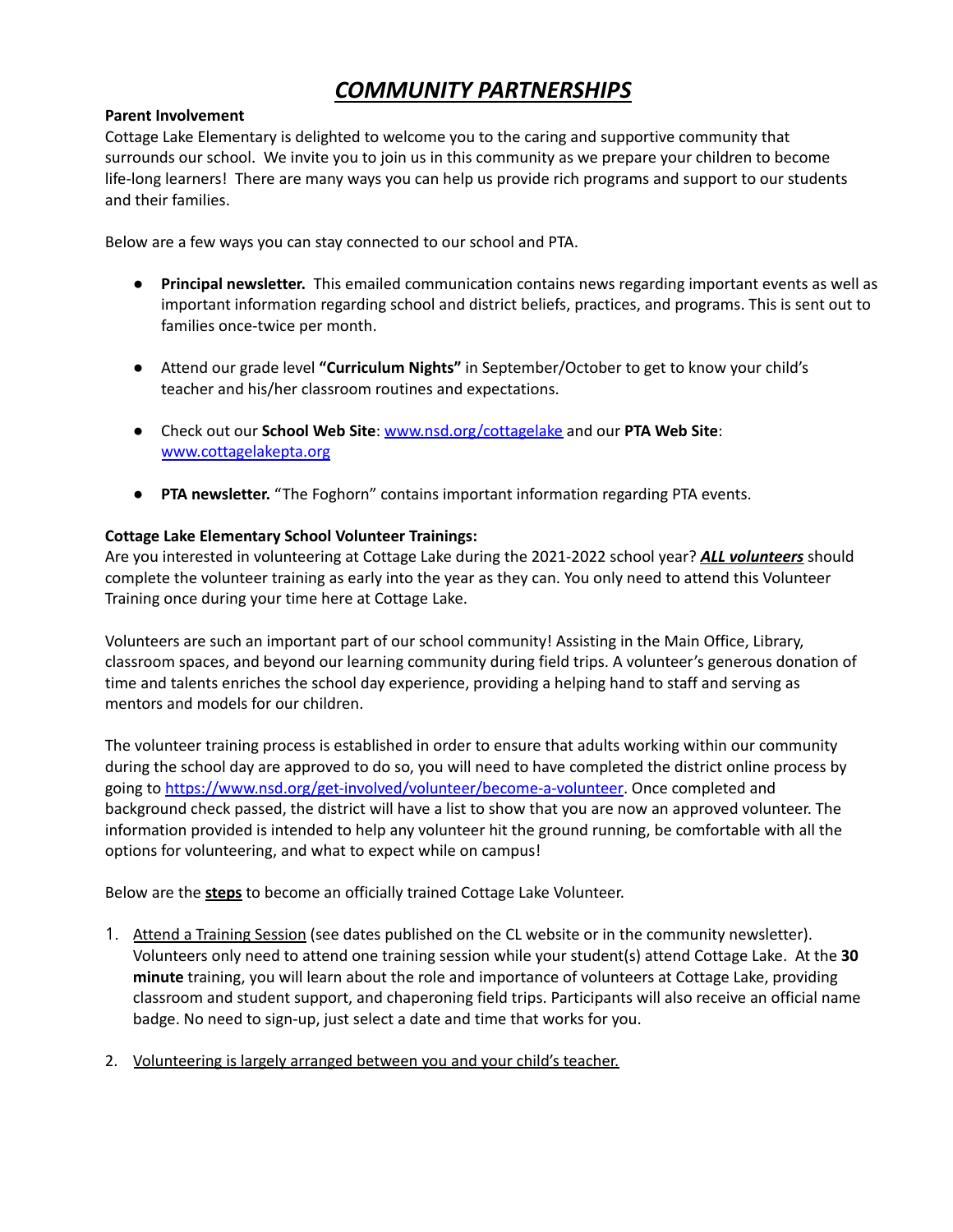#### **Cottage Lake PTA**

The focus of the PTA is to enhance the educational experience of all our students while providing support and information for parents and staff. Fund-raising efforts raise money to fund programs, curriculum enhancement, and other student enrichment programs.



Become involved in the Outreach/Social Services Committee and help those in our community who may need a little extra support at times. Or help find speakers for our Parent Education program. Examples of volunteer opportunities include:

- Support our Emergency Preparation.
- Volunteer to lead or support an Enrichment Class for students after school. Become an Art or Science Docent and bring in specialized experiences for our students. Organize our school-wide Science Fair and Art Walk or participate in arrangements for the School Play.
- Help raise money for classroom activities and assemblies that extend student learning.
- Lead the Reflections Program to encourage our students to creatively showcase their talents.
- Be a part of the Book Swap and count and organize books.
- Help with the many family activities such as the Welcome Back to School Ice Cream Social, Monster Mash, Winter Fest, or the Follies.

We appreciate the wonderful life experience and passion for students' success that our volunteers bring to our school. But we also realize that not everyone can be at school to help. We invite all to come to the community events sponsored by our PTA.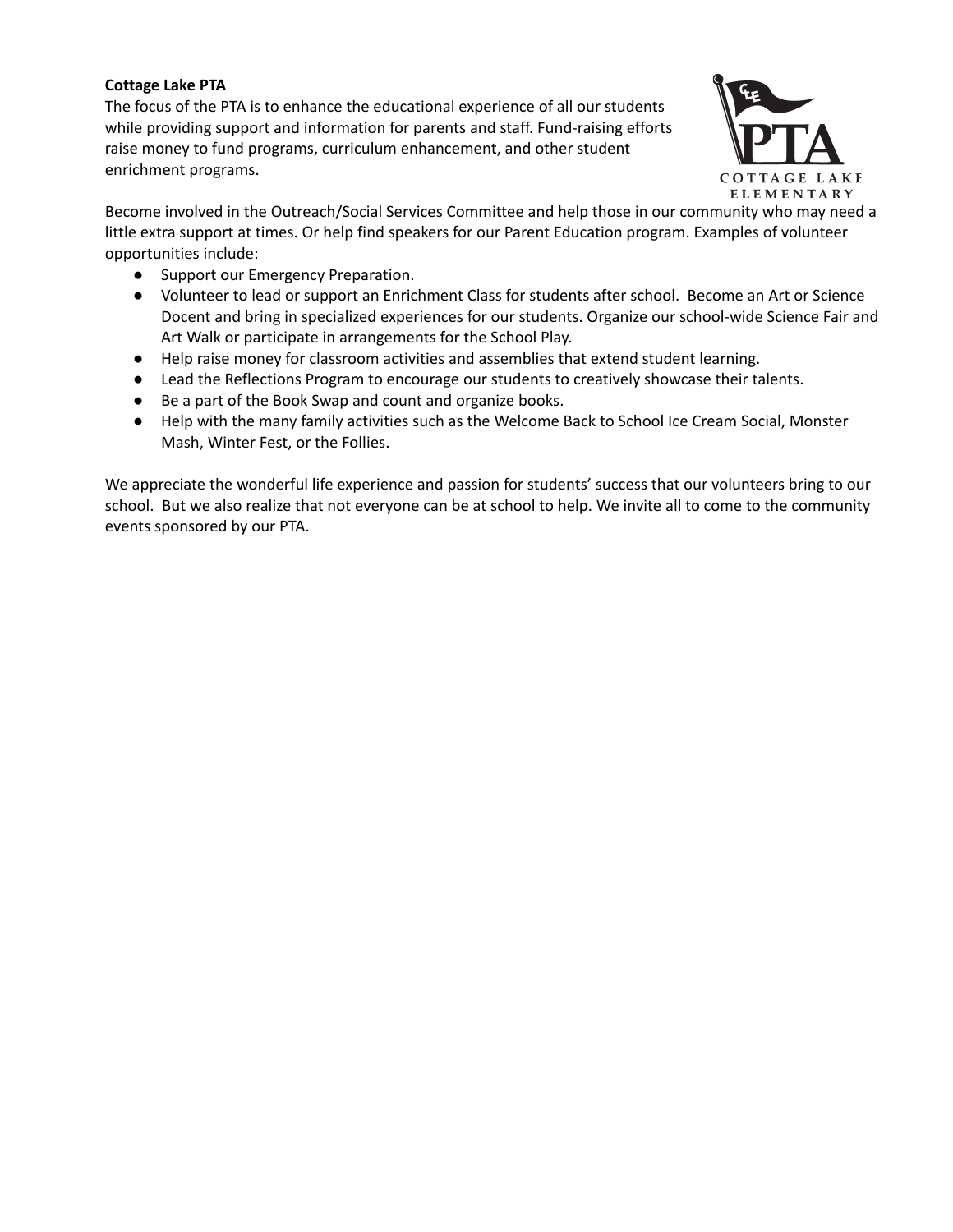## *EMERGENCY INFORMATION*

In case of inclement weather, there are several ways to find out if the school will be delayed or closed. The district will call families in the event of a school delay or closure using its telephone notification system. Morning calls will be made before 6 a.m. to ensure that families of high school students are reached. Also, up-to-date information is posted on Northshore's home page, [www.nsd.org](http://www.nsd.org), and is kept current as conditions change. You may call the district's 24-hour emergency number, 425-408-6001. Another option is to listen to your radio or TV stations for late start or closure information. These stations will also carry information if deteriorating weather conditions force an early afternoon closure.

When schools are closed for the day, or even if they close early in the afternoon, there will be no after-school activities on that day, including athletic events. When schools open late in the morning, there will be no elementary band, strings, Head Start, or preschool classes that day.

Emergency make-up days will be added to the end of the school year.

#### **Emergency Closure**

In the event of an emergency closure, every precaution will be made for the safe transportation of all children. Bus students will be transported as close to their regular bus stop as possible, and students who walk will be sent home providing it is safe to do so.

Each student should know what to do in case parents are not home or immediately available should power outages, weather conditions, etc. necessitate an early dismissal. Please discuss, and periodically review, your family safety plan so each student knows whether to go home or to a neighbor, and what to do until parents arrive home. This advance planning will assure safety and peace of mind.

The Northshore School District and Cottage Lake Elementary have an emergency dismissal plan in case of an earthquake or other disaster. Please make sure you have listed with our school several local emergency contacts for your child. These would be people to whom a student could be released in the event that parents are unable to reach the school.

#### **Earthquake Preparedness**

Cottage Lake has a very thorough preparedness plan, which includes student, staff, and volunteer accountability, search and assessment teams, and rescue first aid. Practice evacuations will occur throughout the year. We also have an emergency container for supplies and walkie-talkies. In the event of an earthquake, the staff will be following very specific dismissal procedures to ensure that students are released to only those adults who are listed as emergency contacts. Please make sure the emergency contact names you have provided for your child are current.

#### **Emergencies and Drills**

Please maintain current records so that we may contact you in the event of an emergency. Emergency drills (Fire, Earthquake, Lockdown, Shelter-In-Place, and Safe Inside) are required by law and conducted a minimum of nine times a year, during all kinds of weather. Any person on campus during the drills must participate for the duration of the drill. During an actual emergency, you will check in first with the office staff to release your children. We are allowed to release your child only to contacts listed by you. Please be ready to present current identification and **be sure an authorized pick-up person is designated in case you are unable to get to school.**

#### **Emergency Lockdowns**

In the event of a potential danger to our staff and students, we practice two types of lockdown procedures. A "lockdown" means that classes will go on as usual, but students are not allowed outside. Reasons might include a dangerous animal on campus or a natural gas smell. An "emergency lockdown" means that there is a potential danger in and out of the classroom; therefore, students crouch down in a corner of the classroom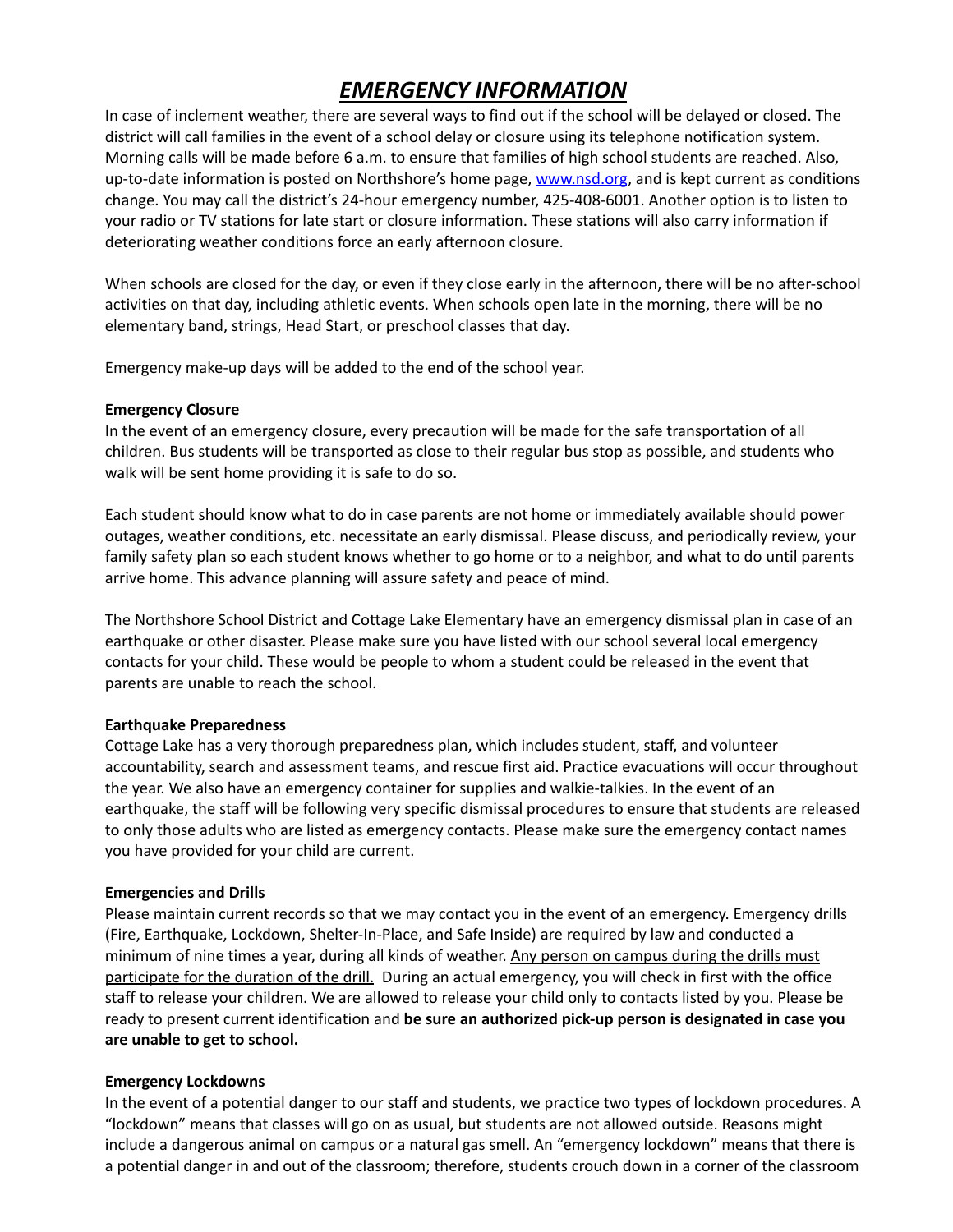away from windows. Examples of the need for an emergency lockdown might be an intruder on campus or a person with a weapon at school.

#### **Weapons at School**

No weapons of any kind may be brought to school. This includes firearms, water guns, slingshots, knives, or anything else that could be used as a weapon. Depictions of weapons, including toys, Legos, T-shirt graphics, and student drawings, are not allowed at school. Violation of these rules may result in detention, suspension, or expulsion.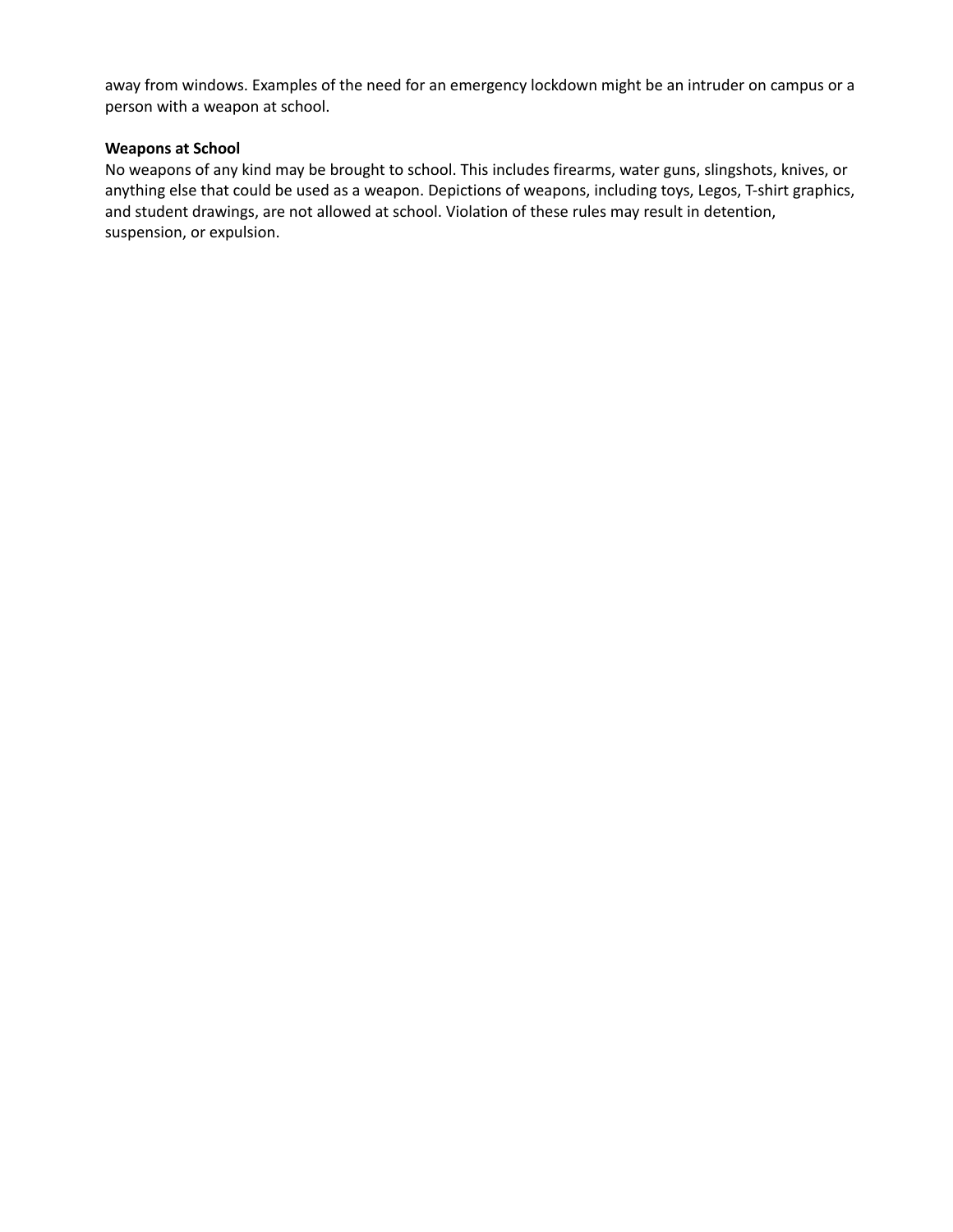## *HEALTH*

#### **Health Room**



At Cottage Lake Elementary, we are excited to have a full-time nurse on staff. Our nurse will be on-site during student school hours. If you have questions about sending your child to school, some guidelines include the fever rule (24 hours fever free). If your child has problems related to health, please call our nurse at 425.408.4206.

#### **● Medication**

The Northshore School District recommends that medication be taken at home whenever possible. We recognize, however, that in some cases it is essential that medication be administered during the school day. Our school nurse dispenses all medications following written instructions by the physician. Medication must be delivered to school in a properly labeled prescription or original, over-the-counter container. The student's name must be on the label with proper identification of the drug, dosage, and directions for administration. A form is available in the school office or with the school nurse.

Field Trips: For students on daily medication, request an extra labeled empty bottle from your pharmacy that can be used for field trips.



#### **● Children with Life-Threatening Conditions**

In order to provide a safe learning environment, the legislature of the State of Washington has passed a law to protect children with life-threatening conditions.

The law defines a life-threatening condition as a "health condition that will put the child in danger of death during the school day if a medication or treatment order and a nursing plan are not in place." Children with life-threatening conditions such as severe bee sting or food allergies, severe asthma, severe seizures, etc., are now required to have a medication or treatment order in place before they start school.

Students with life-threatening conditions qualify for a 504-accommodation/ emergency care plan. The nurse will provide you with the necessary forms for your doctor or provider to complete.

#### **● Accidents**

A qualified adult will give first aid to a student who is injured at school. If the injury is serious, we will call 911. Parents will be notified immediately. Emergency telephone numbers are required in the event that the parent is not immediately available. **Up-to-date and complete information on the student's records is vitally important.** Please contact the school office if changes occur.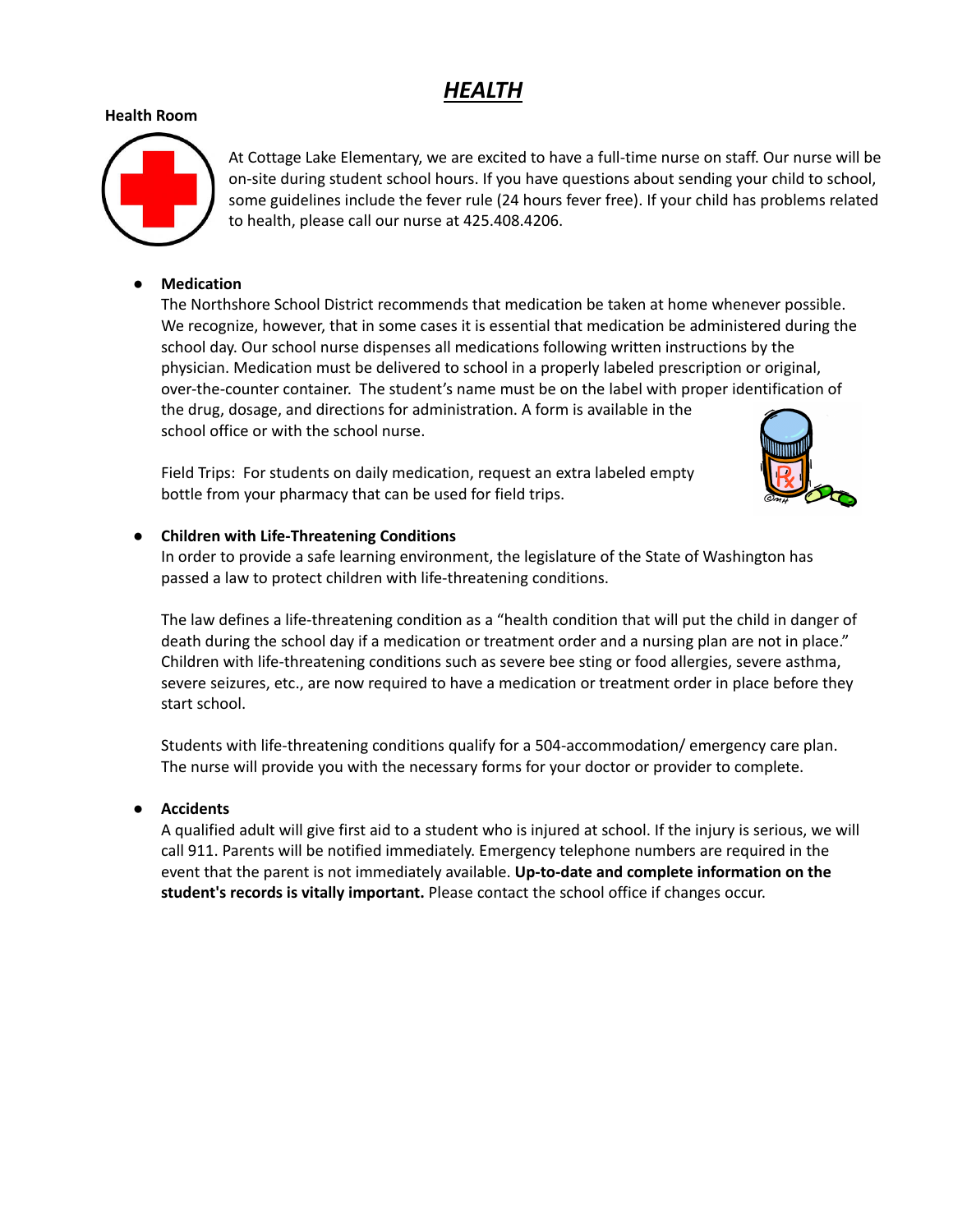## *FOOD*

#### **Meals**

Well-balanced meals are prepared in our kitchen each day. When paying on a daily basis, please send the correct amount with your child, if possible. If paying on the account, please make checks payable to Northshore School District.



•• For the 2021-22 school year, Northshore School District will offer breakfast and lunch each school day at no charge to all students. Milk is included with breakfast and lunch or can be purchased separately. The cost of meals is subject to change annually.

| Costs           | Student | Reduced<br>Grades K-3 | Reduced<br>Grades 4-5 | Free<br>Grades K-5 | Adults |
|-----------------|---------|-----------------------|-----------------------|--------------------|--------|
| Breakfast       | \$2.05  | Free                  | Free                  | Free               | \$2.70 |
| Lunch           | \$3.30  | Free                  | \$0.40                | Free               | \$4.30 |
| Milk/Juice only | \$0.50  | \$0.50                | \$0.50                | \$0.50             | \$0.50 |

Forms and information concerning the government-subsidized meals program are available in the school office and on the district website at: <http://www.nsd.org/Page/170>

Breakfast is served daily in the cafeteria from 9:20-9:35 for students.

#### **Classroom and School Parties**

Generally, there are two regularly scheduled classroom parties each year. These traditionally occur at Halloween and Valentine's Day, but may vary from class to class. Arrangements for these events are determined and supervised by the classroom teacher in collaboration with room parents. Treats served at school must be commercially prepared. With the growing number of students with food allergies, Cottage Lake is a nut-aware school. If your particular classroom has a student with a life-threatening allergy, there will be communication sent home from our school nurse and teacher at the beginning of the school year.

To celebrate a birthday at school, please contact your child's teacher at least a week ahead of time. We ask that you do not send such items as balloons or flowers to school. Additionally, we do not allow party invitations to be distributed at school, unless every child in the classroom receives one.

As an entire school, **we strongly encourage families to not provide food treats for a birthday celebration**. A few nonfood item suggestions are: providing fun pencils or pens to students, fun erasers, bubbles, bring a game from home to play with the class, donating a book to the classroom or school library, just to name a few. Thank you for your understanding and consideration.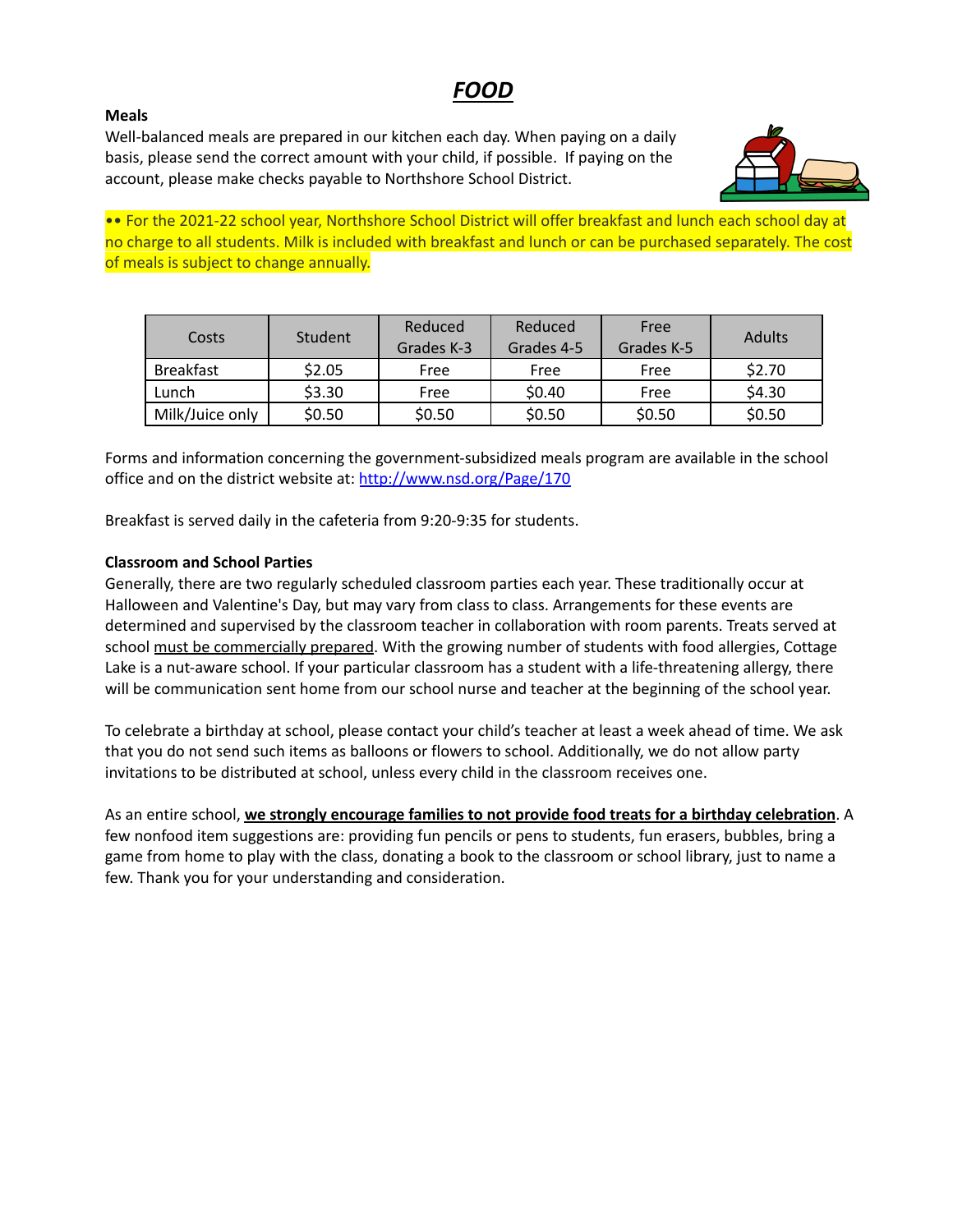## *COTTAGE LAKE POLICIES & PROCEDURES*

#### **AM Drop-off and PM Pick-up**

When picking up and dropping off your child, please observe these safety guidelines:

- Stay in your car when in the loop.
- Have your child enter or exit the vehicle on the curbside.
- Maintain a single file line of cars entering the loop.
- Please watch your speed. Cars should not be moving above 5MPH in the parking lot.
- **●** Do not block other cars ability to move through the loop to access parking—including designated handicap spaces.
- **●** No cell phone use while in your car at school.
- **●** *\*\*Reminder*: Exit the school driveway by using a **Right Turn ONLY** 20-minutes before and after school hours.
	- **● Student Guidelines for Safe and Responsible Car Pick-up Behavior**

In order for students to be safe and orderly while waiting for their parent driver the following rules are important.

- o Walk directly to the waiting area by the office.
- o Younger siblings should stay with oldest child.
- o Watch for parent car to come to the curb. **Enter the car from the curbside only**.
- o Students remain behind the yellow line until the vehicle comes to a complete stop. Student will then be released by the supervising staff member.
- o Follow the directions of the adults and safety patrol students.
- o Parent drivers may not leave their cars unless parked in a parking space.

#### **● Student Guidelines for Before and After School**

- o Arrive at school no earlier than **9:20 AM**.
- o Do not enter the building without a pass until the bell rings.
- o When the 9:33 AM bell rings, line up or go to class as your teacher has taught you.
- o Students who arrive to school after 9:35 AM need to report to the office before reporting to class.
- o At the end of the day, walkers depart after dismissal at 4:05 PM.
- o Bus riders wait calmly in their bus line.
- o Car passengers wait for parent's car to come to the curb outside the main office.
- o *\*\*Reminder*: Exit the school driveway by using a **Right Turn ONLY** 20-minutes before and after school hours.

#### **Bikes and Skateboards**

Students are not allowed to ride bikes to school.

Per district policy, bicycle riding, rollerblades and skateboards are prohibited on school property. Riding or skating on school sidewalks after school hours is not allowed. Riding or skating on sidewalks can result in serious injuries due to our many doors and blind corners. Shoes with retractable rollers are also not to be used at school. We will require that the wheels be removed during school hours.

#### **Buses**

Most children who attend Cottage Lake ride a school bus. The bus driver is in complete charge of the bus during the ride to and from school. Bus rules and bus discipline procedures are printed in the district publication, NSD Handbook for Rights and Responsibilities Concerning Conduct for Students and Employees



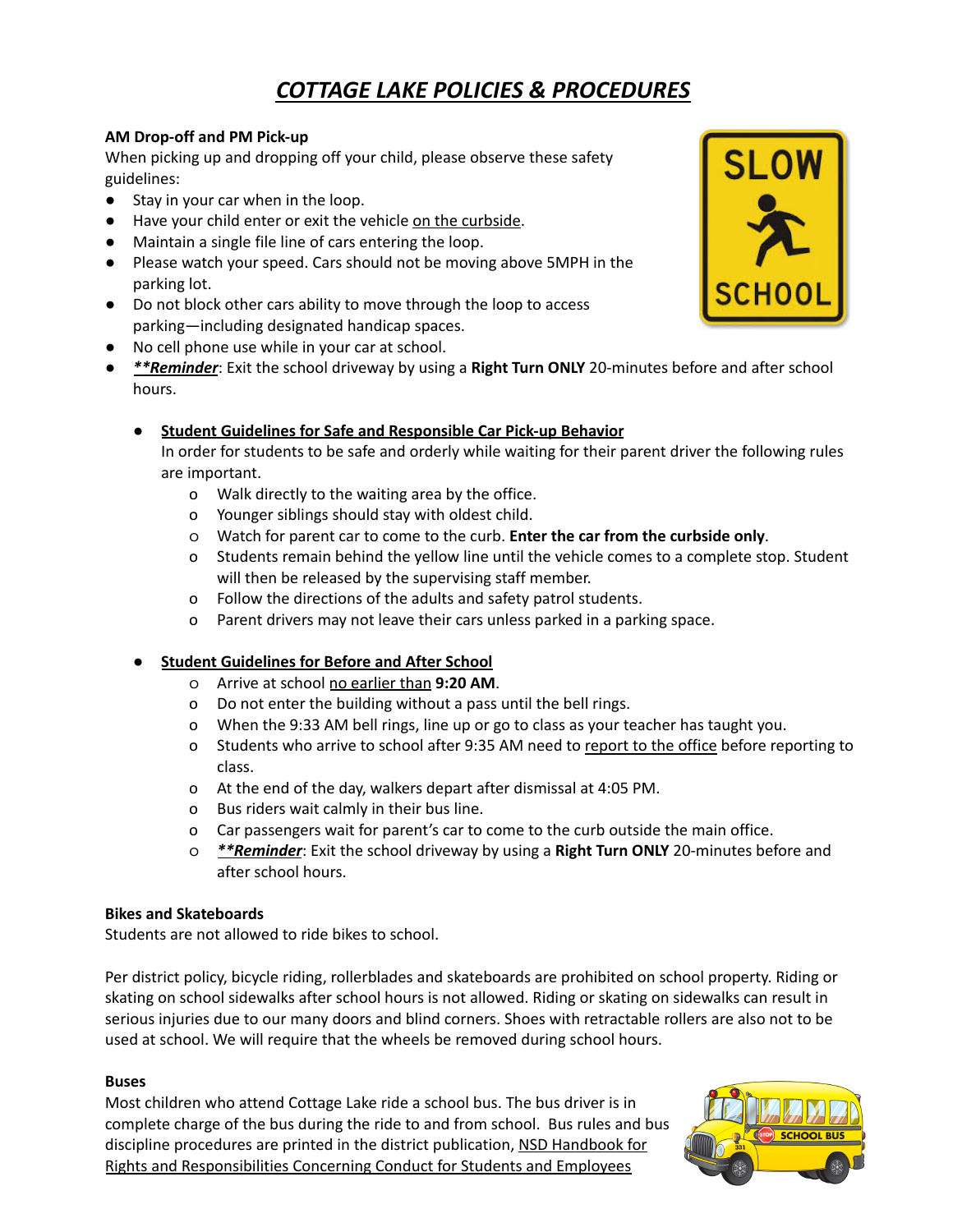which is available on the school website. If you have any questions or concerns, please call the Cottage Lake office (425-408-4200) or NSD Transportation (425-408-7900).

**● Bus Passes**

Students are to ride only the bus to which they have been assigned. If it is necessary for a student to take a bus other than the regularly assigned bus, a signed note from the parent/guardian is required. Please let us know about any changes in the schedule: daycare, friendship plans, sports, clubs, and pick up arrangements. The note should indicate the date of the request, the student your child is going home with and the address of the destination. Notes need to be brought to the office at the beginning of the school day. Bus passes will not be issued the first two weeks of school.

#### **Classroom Phones**

All classrooms are equipped with telephones and all teachers have direct numbers to their rooms and to their voicemail. Individual teachers will give instruction at the beginning of the year as to their policies. You may call the classroom directly and leave a message if the teacher is not available or the class is in session. We ask that students do NOT bring personal cell phones to school. If your family's after-school situation



makes a phone necessary, students are asked to leave their phones in their backpacks and silenced during the school day. Student cell phones need to be stored in backpacks as soon as students enter the school campus and should remain in the backpack until leaving the school campus. Cottage Lake will not be held responsible for lost cell phones. Students who remove cell phones from backpacks during the school day will be provided one warning. A second mistake will result in a cell phone being held in the office for parent pick-up.

#### **Kindles and E-Readers**

Kindles and other e-readers may be used at school at the discretion of the classroom teacher. In order to bring a Kindle to school, the student must have a **"Kindle Contract"** on file at school, signed by the student and parents, agreeing to the school rules regarding the use of the Kindle.

#### **Lost and Found**

Articles of clothing found on school grounds are brought to the "Lost and Found" rack. Small items found are sent to the office. Parents are welcome to check the lost and found any time. All clothing items not claimed will be donated quarterly to charity.

#### **Pedestrian Safety**

For those students who walk to and from school, please follow these guidelines:

- Students should always walk with a friend and stay well off the road.
- Extreme care should be used when crossing streets. Wait until cars are stopped before entering a roadway.
- Due to the busy nature of Avondale Road, students are NOT allowed to cross Avondale. A bus is provided for all students who live on the west side of Avondale Road.

#### **Personal Items at School**

With the exception of items brought for special occasions or with advance teacher permission, **all non-school-related personal items/toys/stuffed animals/fidgets should be left at home**. If items are brought to school, teachers or principal will hold items that are disruptive until parents pick them up. Specific items include but are not limited to: chewing gum, cell phones, iPods/mp3 players/personal stereos, stuffed animals, fidget spinners, fidget cubes, and handheld video games.